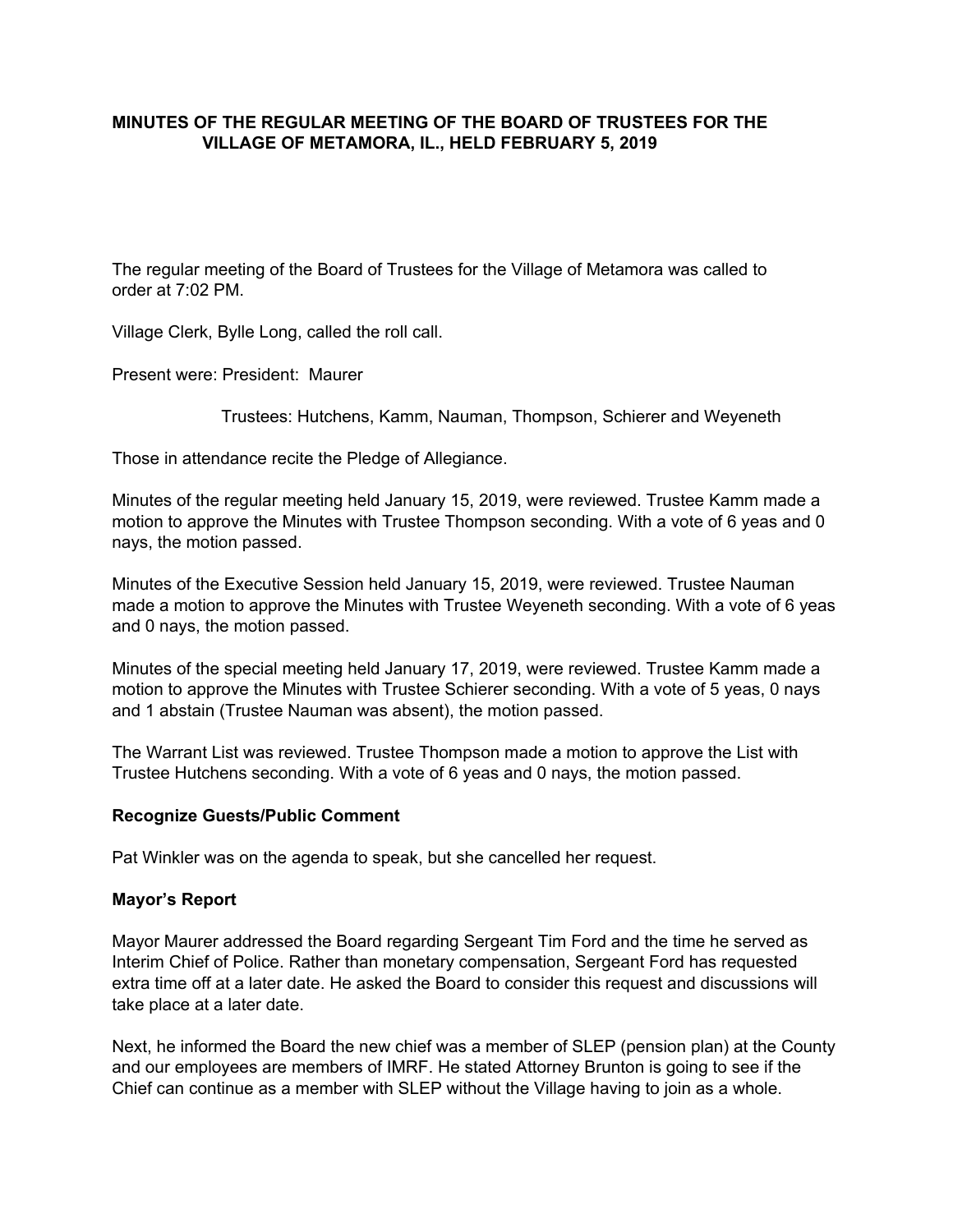# **Attorney's Report**

Attorney Brunton presented the following:

1. Ordinance Providing for Annexation of Property Owned by Troy and Rachel Jones at 875 County Road 1500N.

Trustee Nauman made a motion to approve the Ordinance with Trustee Weyeneth seconding. With a vote of 6 yeas and 0 nays, the motion passed.

2. Resolution Authorizing the Selling Process for Village-Owned Surplus Real Estate at 110 W. Mt Vernon St. (Sarah's Hardware Bldg)

Trustee Nauman made a motion to approve the Resolution with Trustee Kamm seconding. With a vote of 6 yeas and 0 nays, the motion passed.

3. Ordinance Limiting Parking on the east side of the 200 Block of N. Menard St. (Per request of MTCO)

Trustee Nauman made a motion to approve the Ordinance with Trustee Kamm seconding. With a vote of 6 yeas and 0 nays, the motion passed.

## **Engineer's Report**

There was no report.

#### **Treasurer's Report**

There was no report.

#### **Public Works Department**

Trustee Nauman set February 26 at 6PM as the next date for a Committee meeting.

He then spoke of the violation with garbage at the building on the corner of Rt 116 and Rt 89. It has been months since a garbage pick-up has happened and the accumulation is out of hand. Attorney Brunton has a Letter-To-Abate the Nuisance that will be sent to the owner informing them of the situation and the violation w/penalty they will incur if not corrected.

#### **Police/Fire/ESD**

Trustee Kamm set February 26 at 5PM as the next date for a Committee meeting.

Trustee Kamm said the Board should consider extra compensation of some sort for Detective Frank. He has been invaluable as a consultant for Interim Chief Ford and the new Chief.